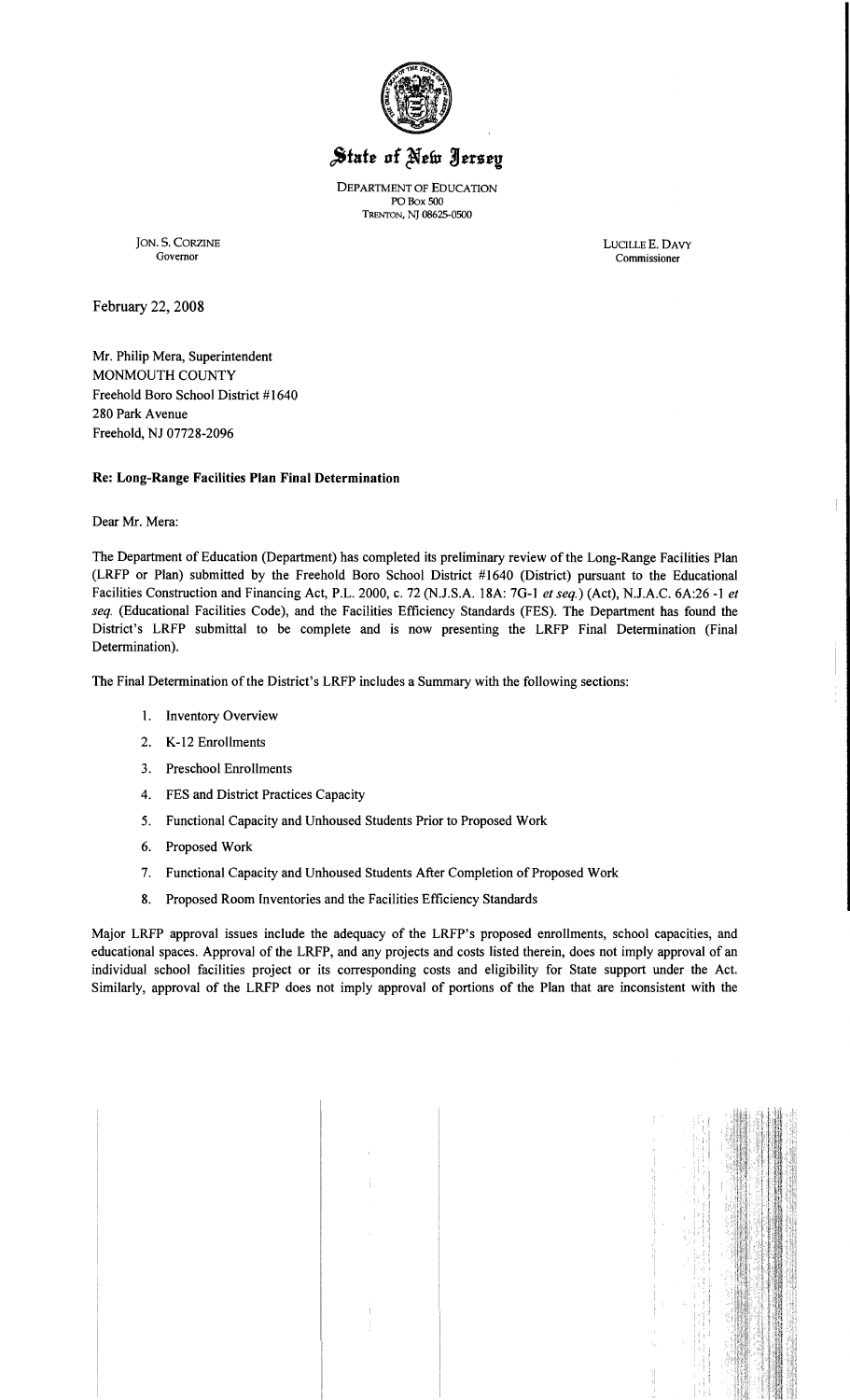Department's FES and proposed building demolition or replacement. Determination of preliminary eligible costs and final eligible costs will be made at the time of the approval of a particular school facilities project pursuant to NJ.S.A. 18A:7G-5. The District must submit a feasibility study as part of the school facilities project approval process, pursuant to NJ.S.A. 18A:7G-7b, to support proposed building demolition or replacement. The feasibility study should demonstrate that a building might pose a risk to the safety of the occupants after rehabilitation or that rehabilitation is not cost-effective.

Following the approval of the LRFP, the District may submit an amendment to the approved LRFP for Department review. Unless and until an amendment to the LRFP is submitted to and approved by the Commissioner of the Department pursuant to N.J.S.A. 18A:7G-4(c), the approved LRFP shall remain in effect. The District may proceed with the implementation of school facilities projects that are consistent with the approved LRFP whether or not the school facilities project contains square footage that may be ineligible for State support.

We trust that this document will adequately explain the Final Determination and allow the District to move forward with the initiation of projects within its LRFP. Please contact H. Lyle Jones, Regional Director at the Office of School Facilities at (609) 943-5452 with any questions or concerns that you may have.

Sincerely,

Lucille Enlay

Lucille E. Davy Commissioner

Enclosure

c: Willa Spicer, Deputy Commissioner John Hart, Chief of Staff Rochelle Hendricks, Assistant Commissioner, Division of District and School Improvement William King, Assistant Commissioner Kathryn Forsyth, Director of Public Information Carole Morris, Executive Monmouth County Superintendent of Schools Bernard E. Piaia, Director, School Facilities, Office of the Chief of Staff H. Lyle Jones, Regional Director, School Facilities, Office of the Chief of Staff John Isaac, County Manager, School Facilities, Office of the Chief of Staff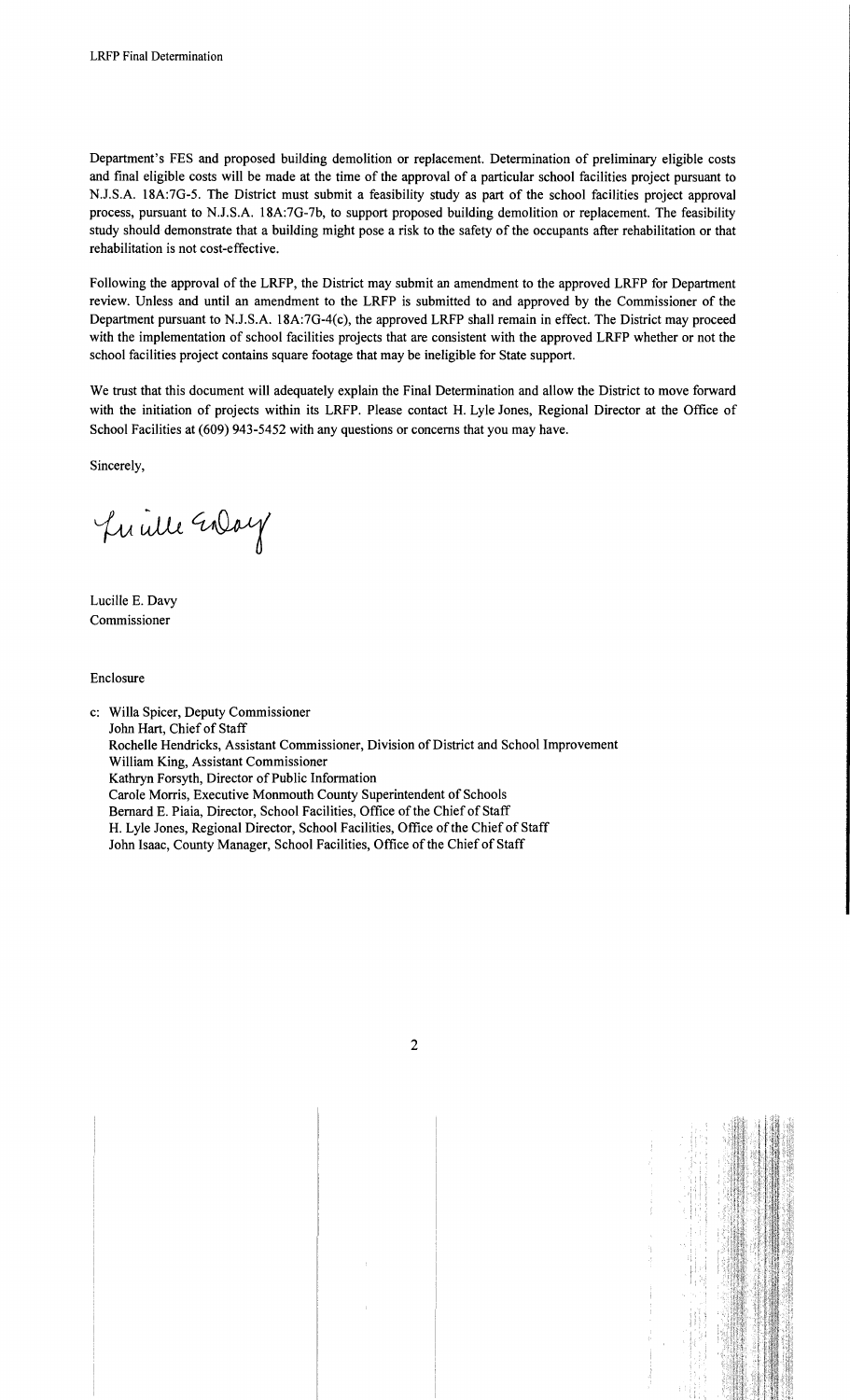# LONG-RANGE FACILITIES PLAN **Final Determination Summary**  FREEHOLD BORO SCHOOL DISTRICT

The Department of Education (Department) has completed its review of the Long-Range Facilities Plan (LRFP or Plan) submitted by the Freehold Boro School District #1640 (District) pursuant to the Educational Facilities Construction and Financing Act, P.L. 2000, c.72 (N.lS.A. 18A:7G-l *et seq.)* (Act), N.lA.C. 6A:26-1 et seq. (Educational Facilities Code), and the Facilities Efficiency Standards (FES).

This is the Department's Final Determination Summary (Summary) of the LRFP. The Summary is based on the standards set forth in the Act, the Educational Facilities Code, the FES, District entered data in the LRFP and Project Application and Tracking System (LRFP website), and District supplied supporting documentation. The Summary consists of nine sections. The referenced reports in *italic* text are standard LRFP reports available on the Department's LRFP website.

## 1. Inventory Overview

The District provides services for students in grades PK-8. The predominant existing school grade configuration is PK-8. The predominant proposed school grade configuration is PK-8. The District is classified as an "Under 55 ECPA" district for funding purposes.

The District identified existing and proposed schools, sites, buildings, playgrounds, playfields, and parking lots in its LRFP. The total number of existing and proposed district-owned or leased schools, sites, and buildings are listed in Table 1. A detailed description of each asset can be found in the LRFP website report titled *"Site Asset Inventory Report. "* 

|                                                      | <b>Existing</b> | <b>Proposed</b> |
|------------------------------------------------------|-----------------|-----------------|
| Sites:                                               |                 |                 |
| <b>Total Number of Sites</b>                         |                 |                 |
| Number of Sites with no Buildings                    |                 |                 |
| Number of Sites with no Instructional Buildings      |                 |                 |
| <b>Schools and Buildings:</b>                        |                 |                 |
| <b>Total Number of Schools</b>                       |                 | 3               |
| <b>Total Number of Instructional Buildings</b>       |                 |                 |
| Total Number of Administrative and Utility Buildings |                 |                 |
| <b>Total Number of Athletic Facilities</b>           |                 |                 |
| <b>Total Number of Parking Facilities</b>            |                 |                 |
| <b>Total Number of Temporary Facilities</b>          |                 |                 |

#### Table 1: Inventory Summary

As directed by the Department, incomplete school facilities projects that have project approval from the Department are represented as "existing" in the Plan. District schools with incomplete approved projects that include new construction or the reconfiguration of existing program space are as follows: n/a.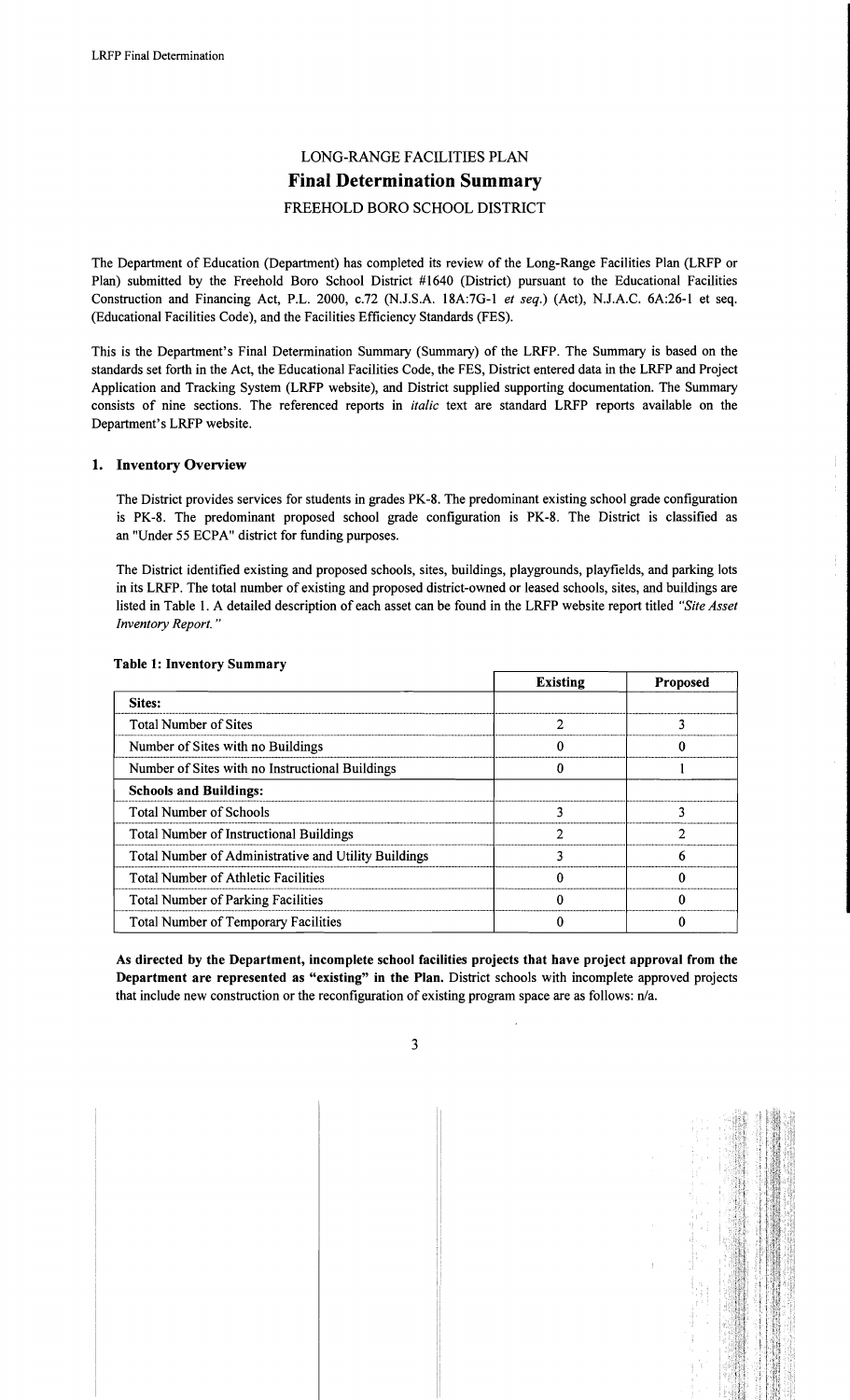Major conclusions are as follows:

- The District is proposing to increase the existing number of District-owned or leased sites.
- The District is proposing to maintain the existing number of District-owned or operated schools.
- The District is proposing to maintain the existing number of District-owned or leased instructional buildings. The District is proposing to increase the existing number of District-owned or leased noninstructional buildings.

FINDINGS The Department has determined that the proposed inventory is adequate for review of the District's LRFP. However, the LRFP determination does not imply approval of an individual school facilities project listed within the LRFP. The District must submit individual project applications for project approval. If building demolition or replacement is proposed, the District must submit a feasibility study, pursuant to N.J.S.A. 18A:7G-7b, as part of the application for the specific school facilities project.

# 2. K-12 Enrollments

The District determined the number of students, or "proposed enrollments," to be accommodated in the LRFP on a district-wide basis and in each school. The District's existing and proposed enrollments for grades K-12 and the cohort-survival projection provided by the Department on the LRFP website are listed in Table 2. Detailed information can be found in the LRFP website report titled "Enrollment Projection Detail." Existing and proposed school enrollments and grade alignments can be found in the report titled *"Enrollment and School Grade Alignment.* " An analysis of preschool enrollments is provided in Section 3.

| Table 2: K-12 Enrollment Comparison |
|-------------------------------------|
|-------------------------------------|

|                             | <b>Actual Enrollments</b><br>2006 | <b>District Proposed</b><br><b>Enrollments</b> | <b>Department's LRFP</b><br><b>Website Projection</b> |
|-----------------------------|-----------------------------------|------------------------------------------------|-------------------------------------------------------|
| Grades K-5, including SCSE  | 922                               | 1.013                                          | 991                                                   |
| Grades 6-8, including SCSE  | 386                               | 414                                            | 400                                                   |
| Grades 9-12, including SCSE |                                   |                                                |                                                       |
| <b>District K-12 Totals</b> | 1.308                             | 1.427                                          | 1.391                                                 |

*"SCSE"* = *Self-Contained Special Education* 

Major conclusions are as follows:

- The District did not elect to use the Department's LRFP website projection. Supporting documentation was submitted to the Department as required to justify the proposed enrollments.
- The District is planning for increasing enrollments.

FINDINGS The Department has determined that the District's proposed enrollments are supportable for review of the District's LRFP. The Department will require a current enrollment projection at the time an application for a school facilities project is submitted incorporating the District's most recent Fall Enrollment Report in order to verify that the LRFP's planned capacity continues to be appropriate for enrollments.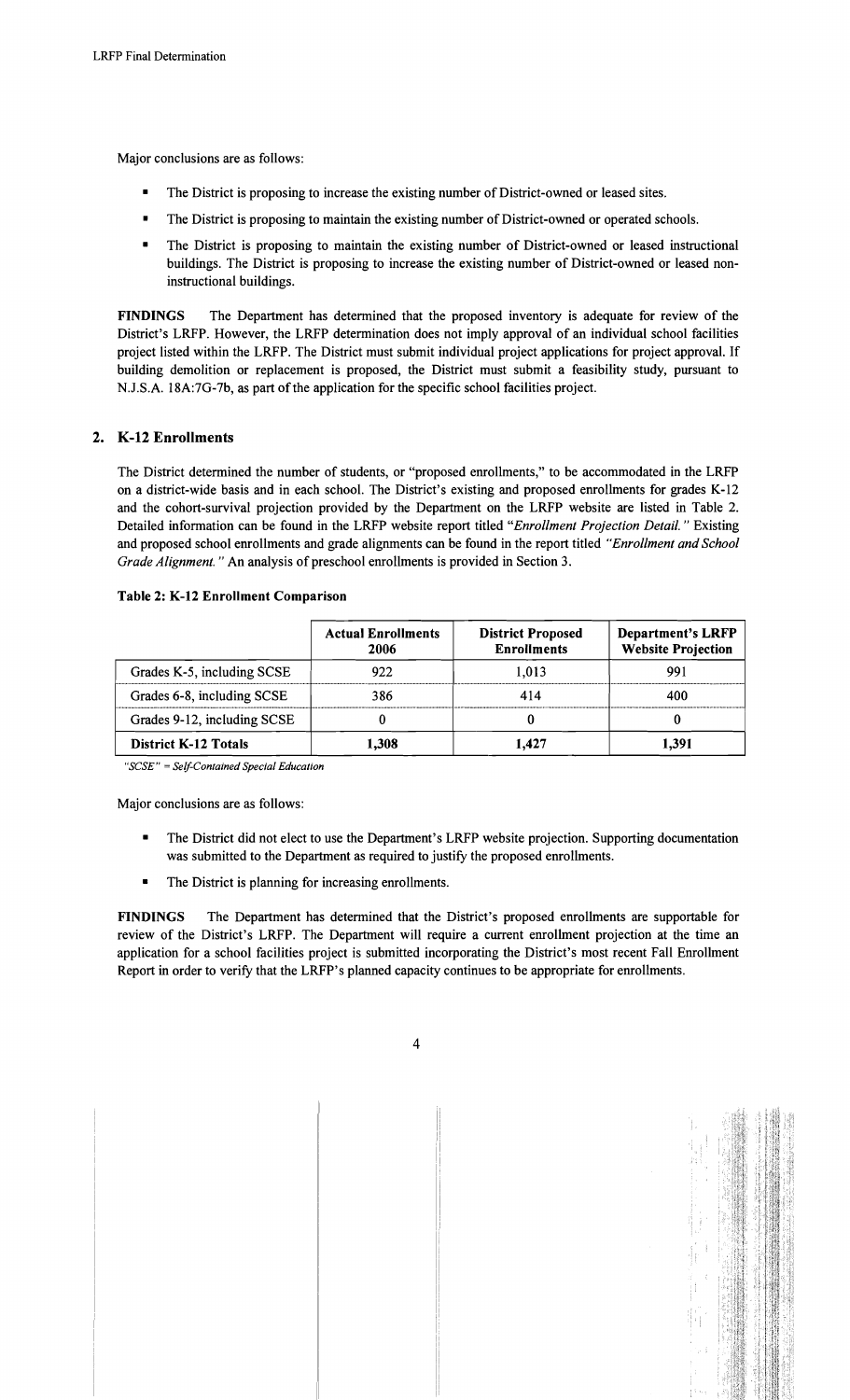# 3. Preschool Enrollments

The District identified the preschool universe for five-year planning purposes. Preschool enrollments include three year olds, if applicable, four year olds, and special education students.

Table 3 summarizes existing and proposed preschool enrollments in District and private provider facilities. Proposed private provider use is based on 2007-08 projections by the Department's Office of Early Childhood.

#### Table 3: Preschool Enrollments

|                          | <b>Total Preschool</b> | <b>District</b> | <b>Private Provider</b> |
|--------------------------|------------------------|-----------------|-------------------------|
| Actual (2005-06)         | 41 Full Day            |                 | None reported           |
| <b>District Proposed</b> | 72                     | 77              | None reported           |

Major conclusions are as follows:

- The District provides a half day preschool program for three year olds and a half day preschool program for four year olds.
- The District none selected private providers to accommodate preschool students.

FINDINGS The Department has determined that the District-proposed preschool enrollments are adequate for review of the District's LRFP. The Department will require a current enrollment projection at the time an application for a school facilities project is submitted incorporating the District's most recent Fall Enrollment Report and an update on private provider enrollments in order to verify that the LRFP's planned capacity continues to meet District enrollments.

# 4. FES and District Practices Capacity

The proposed room inventories for each school were analyzed to determine whether the LRFP provides adequate capacity for the proposed enrollments. Two capacity calculation methods, called *"FES Capacity"* and *"District Practices Capacity,* " were used to assess existing and proposed school capacity in accordance with the FES and District program delivery practices. A third capacity calculation, called *"Functional Capacity, "*  determines Unhoused Students and potential State support for school facilities projects. Functional Capacity is analyzed in Section 5 of this Summary.

*FES Capacity* only assigns capacity to pre-kindergarten *(if district-owned or operated)*, kindergarten, general, and self-contained special education classrooms. No other room types are considered to be capacity-generating. Class size is based on the FES and is prorated for classrooms that are sized smaller than FES classrooms. FES Capacity is most accurate for elementary schools, or schools with non-departmentalized programs, in which instruction is "homeroom" based. This capacity calculation may also be accurate for middle schools depending upon the program structure. However, this method usually significantly understates available high school capacity since specialized spaces that are typically provided in lieu of general classrooms are not included in the capacity calculations.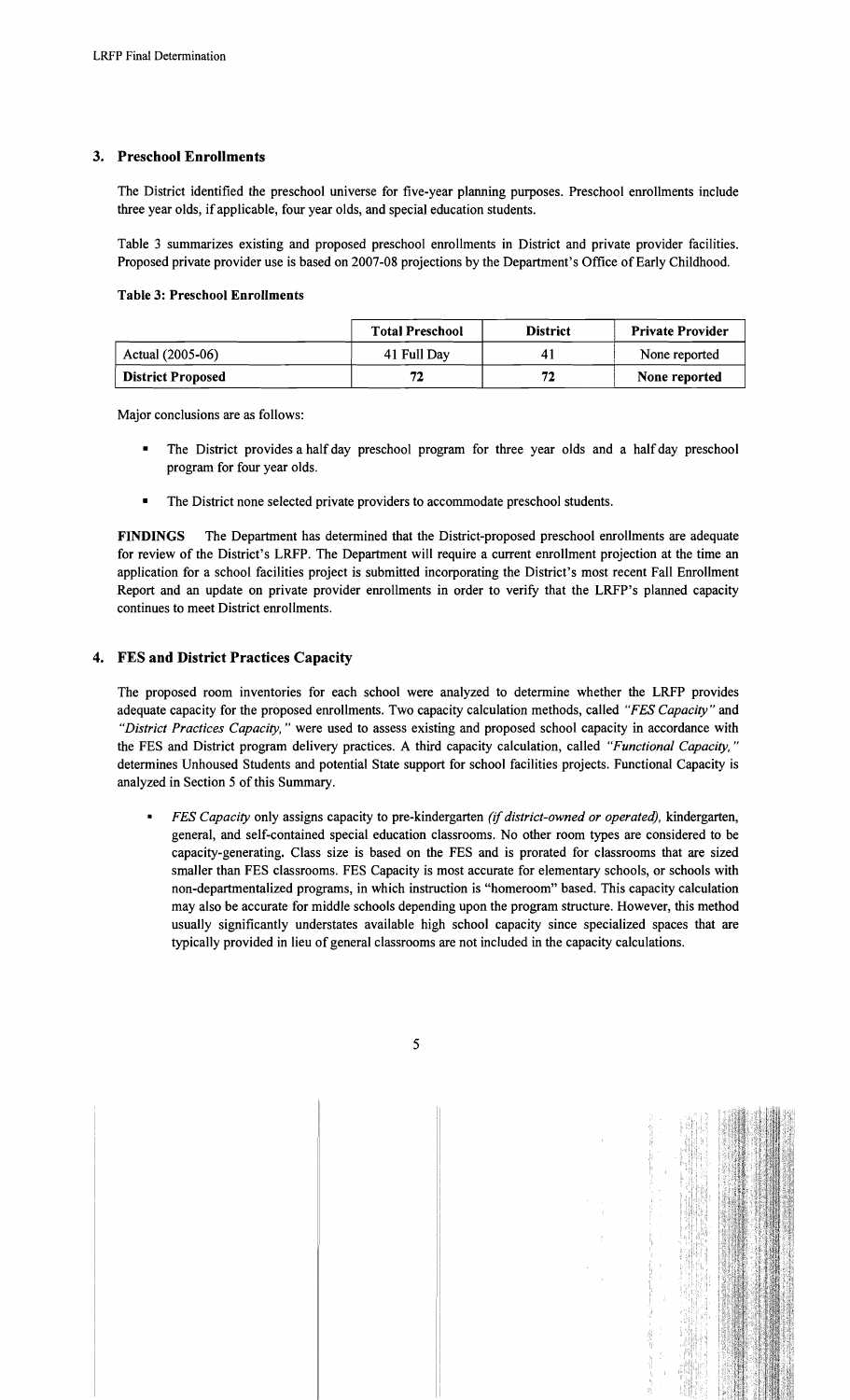*District Practices Capacity* allows the District to include specialized room types in the capacity calculations and adjust class size to reflect actual practices. This calculation is used to review capacity and enrollment coordination in middle and high schools.

A capacity utilization factor in accordance with the FES is included in both capacity calculations. A 90% capacity utilization rate is applied to classrooms serving grades K-8. An 85% capacity utilization rate is applied to classrooms serving grades 9-12. No capacity utilization factor is applied to preschool classrooms.

Table 4 provides a summary of existing and proposed district-wide capacities. Detailed information can be found in the LRFP website report titled *"FES and District Practices Capacity. "* 

**Table 4: FES and District Practices Capacity Summary** 

|                                                 | <b>Total FES Capacity</b> | <b>Total District Practices Capacity</b> |
|-------------------------------------------------|---------------------------|------------------------------------------|
| $(A)$ Proposed Enrollments                      | 93.00                     | 93                                       |
| $ $ (B) Existing Capacity                       | 51.35                     | 61.33                                    |
| <i>Existing Capacity Status (B)-(A)</i>         | -41.65                    | -31.67                                   |
| $(C)$ Proposed Capacity                         | 51.35                     | 96.37                                    |
| <i><b>*Proposed Capacity Status (C)-(A)</b></i> | $-41.65$                  | 337                                      |

*• Positive numbers signify surplus capacity; negative numbers signify inadequate capacity. Negative values for District Practices capacity are acceptable* if*proposed enrollments do not exceed 100% capacity utilization.* 

Major conclusions are as follows:

- The District has appropriately coordinated proposed school capacities and enrollments in the LRFP.
- Adequate justification has been provided by the District if capacity for a school deviates from the proposed enrollments by more than 5%.

**FINDINGS** The Department has determined that proposed District capacity, in accordance with the proposed enrollments, is adequate for review of the District's LRFP. The Department will require a current enrollment projection at the time an application for a school facilities project is submitted, incorporating the District's most recent Fall Enrollment Report, in order to verify that the LRFP's planned capacity meets the District's updated enrollments.

### **5. Functional Capacity and Unhoused Students Prior to Proposed Work**

*Functional Capacity* was calculated and compared to proposed enrollments to provide a preliminary estimate of Unhoused Students and new construction funding eligibility. Functional Capacity is the adjusted gross square feet of a school building *(total gross square feet minus excluded space)* divided by the minimum area allowance per Full-time Equivalent student for the grade level contained therein. Unhoused Students is the number of students projected to be enrolled in the District that exceeds the Functional Capacity of the District's schools pursuant to N.J.A.C. 6A:26-2.2(c).

*"Excluded Square Feet"* in the LRFP Functional Capacity calculation includes (1) square footage exceeding the FES for any pre-kindergarten, kindergarten, general education, or self-contained special education classroom;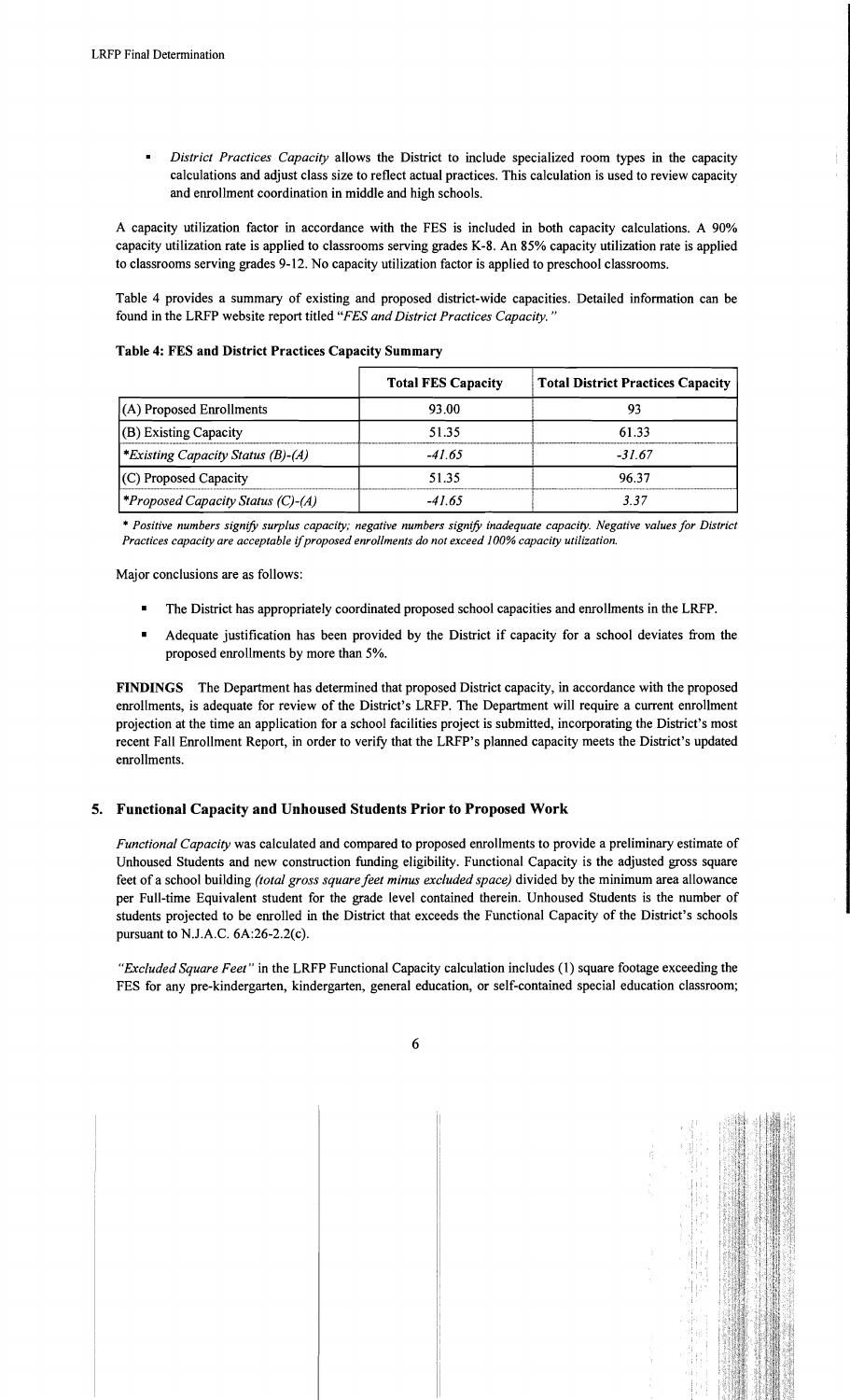(2) grossing factor square footage *(corridors, stairs, mechanical rooms, etc.)* that exceeds the FES allowance, and (3) square feet proposed to be demolished or discontinued from use. Excluded square feet may be revised during the review process for individual school facilities projects.

Table 5 provides a preliminary assessment of Functional Capacity, Unhoused Students, and Estimated Maximum Approved Area for the various grade groups in accordance with the FES. Detailed information concerning the calculation and preliminary excluded square feet can be found in the LRFP website reports titled *"Functional Capacity and Unhoused Students"* and *"Functional Capacity Excluded Square Feet."* 

|                        |            | B          |                  |                |                          |
|------------------------|------------|------------|------------------|----------------|--------------------------|
|                        |            | Estimated  |                  | D              | $E = C x D$              |
|                        | A          | Existing   | $C = A-B$        | Area           | <b>Estimated Maximum</b> |
|                        | Proposed   | Functional | Unhoused         | Allowance      | Approved Area for        |
|                        | Enrollment | Capacity   | <b>Students</b>  | (gsf/students) | <b>Unhoused Students</b> |
| Preschool (PK)         | 93         | 76.66      | 16.34            | 125.00         | 2,042.03                 |
| Elementary $(K-5)$     | 992        | 1,091.39   | $\boldsymbol{0}$ | 125.00         |                          |
| Middle $(6-8)$         | 414        | $*$ N/A    | 米                | 134.00         | *200                     |
| High $(9-12)$          | $\bf{0}$   | 0          | 0                | 151.00         |                          |
| <b>District Totals</b> | 1,499      | 1,168.05   |                  |                |                          |

Table 5: Functional Capacity and Unhoused Students Prior to Proposed Work

• The Freehold Learning Center and Park Avenue Elementary schools serve K-5. The Middle School is combined with the Park Avenue E.S. and the existing Area Allowance is 100 g.s.f. (87,899 gsf/880 enrollment) which is below the weighted Area Allowance of 129 g.s.f. The combined building has a functional capacity of 680.17 (87,899/129.23) which equates to 200 unhoused students (880 enrollment minus 680 FC). The District has submitted a waiver of the FES Area Allowance.

Major conclusions are as follows:

- The calculations for "Estimated Existing Functional Capacity" none selected school facilities projects that have been approved by the Department but were not under construction or complete at the time of Plan submission.
- The District, based on the preliminary LRFP assessment, does not have Unhoused Students for the following FES grade groups: Grades K-5, 9-12.
- The District, based on the preliminary LRFP assessment, has Unhoused Students for the following FES grade groups: Grades PK, 6-8.
- The District is not proposing to demolish or discontinue the use of existing District-owned instructional space. The Functional Capacity calculation excludes square feet proposed to be demolished or discontinued for the following FES grade groups: n/a.

FINDINGS Functional Capacity and Unhoused Students calculated in the LRFP are preliminary estimates. Justification for square footage in excess of the FES and the determination of additional excluded square feet, Preliminary Eligible Costs (PEC), and Final Eligible Costs (FEC) will be included in the review process for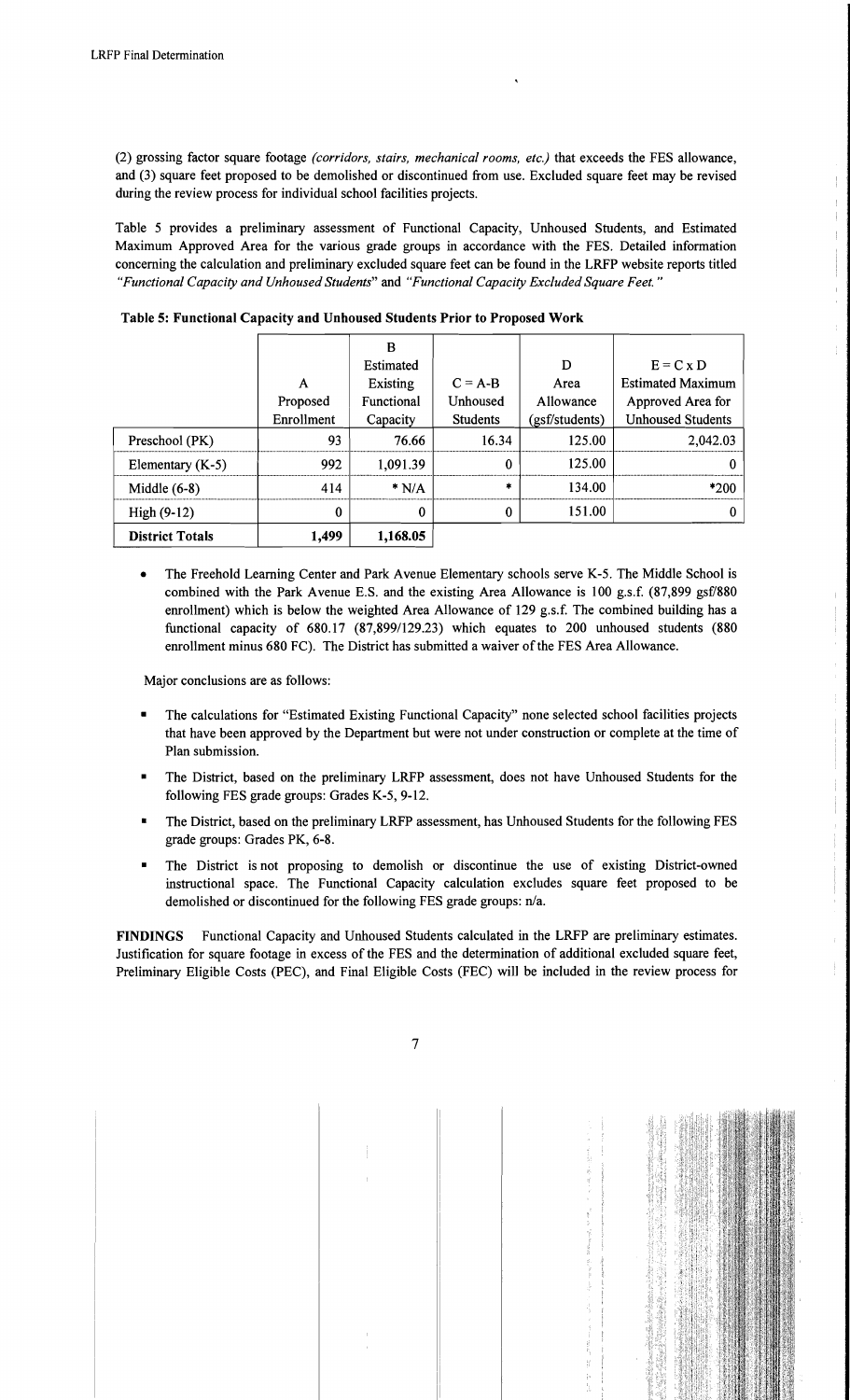specific school facilities projects. A feasibility study undertaken by the District is required if building demolition or replacement is proposed per NJ.A.C. 6A:26-2.3(b)(10).

## 6. Proposed Work

The District was instructed to review the condition of its facilities and sites and to propose corrective *"system"*  and *"inventory"* actions in its LRFP. *"System"* actions upgrade existing conditions without changing spatial configuration or size. Examples of system actions include new windows, finishes, and mechanical systems. *"Inventory"* actions address space problems by removing, adding, or altering sites, schools, buildings and rooms. Examples of inventory actions include building additions, the reconfiguration of existing walls, or changing room use.

Table 6 summarizes the type of work proposed in the District's LRFP for instructional buildings. Detailed information can be found in the LRFP website reports titled *"Site Asset Inventory," "LRFP Systems Actions Summary,* " *and "LRFP Inventory Actions Summary. "* 

| <b>Type of Work</b>                                            | Work Included in LRFP |  |  |
|----------------------------------------------------------------|-----------------------|--|--|
| <b>System Upgrades</b>                                         | Yes                   |  |  |
| <b>Inventory Changes</b>                                       |                       |  |  |
| Room Reassignment or Reconfiguration                           | Yes                   |  |  |
| <b>Building Addition</b>                                       | Yes                   |  |  |
| New Building                                                   | N٥                    |  |  |
| Partial or Whole Building Demolition or Discontinuation of Use | Nο                    |  |  |
| New Site                                                       |                       |  |  |

#### Table 6: Proposed Work for Instructional Building

Major conclusions are as follows:

- The District has proposed system upgrades in one or more instructional buildings.
- The District has not proposed inventory changes, N/A, in one or more instructional buildings.
- The District has proposed new construction in lieu of rehabilitation in one or more instructional buildings.

Please note that costs represented in the LRFP are for capital planning purposes only. Estimated costs are not intended to represent preliminary eligible costs or fmal eligible costs of approved school facilities projects.

The Act (N.J.S.A. 18A:7G-7b) provides that all school facilities shall be deemed suitable for rehabilitation unless a pre-construction evaluation undertaken by the District demonstrates to the satisfaction of the Commissioner that the structure might pose a risk to the safety of the occupants even after rehabilitation or that rehabilitation is not cost-effective. Pursuant to N.J.A.C.  $6A:26-2.3(b)(10)$ , the Commissioner may identify school facilities for which new construction is proposed in lieu of rehabilitation for which it appears from the information presented that new construction is justified, provided, however, that for such school facilities so identified, the District must submit a feasibility study as part of the application for the specific school facilities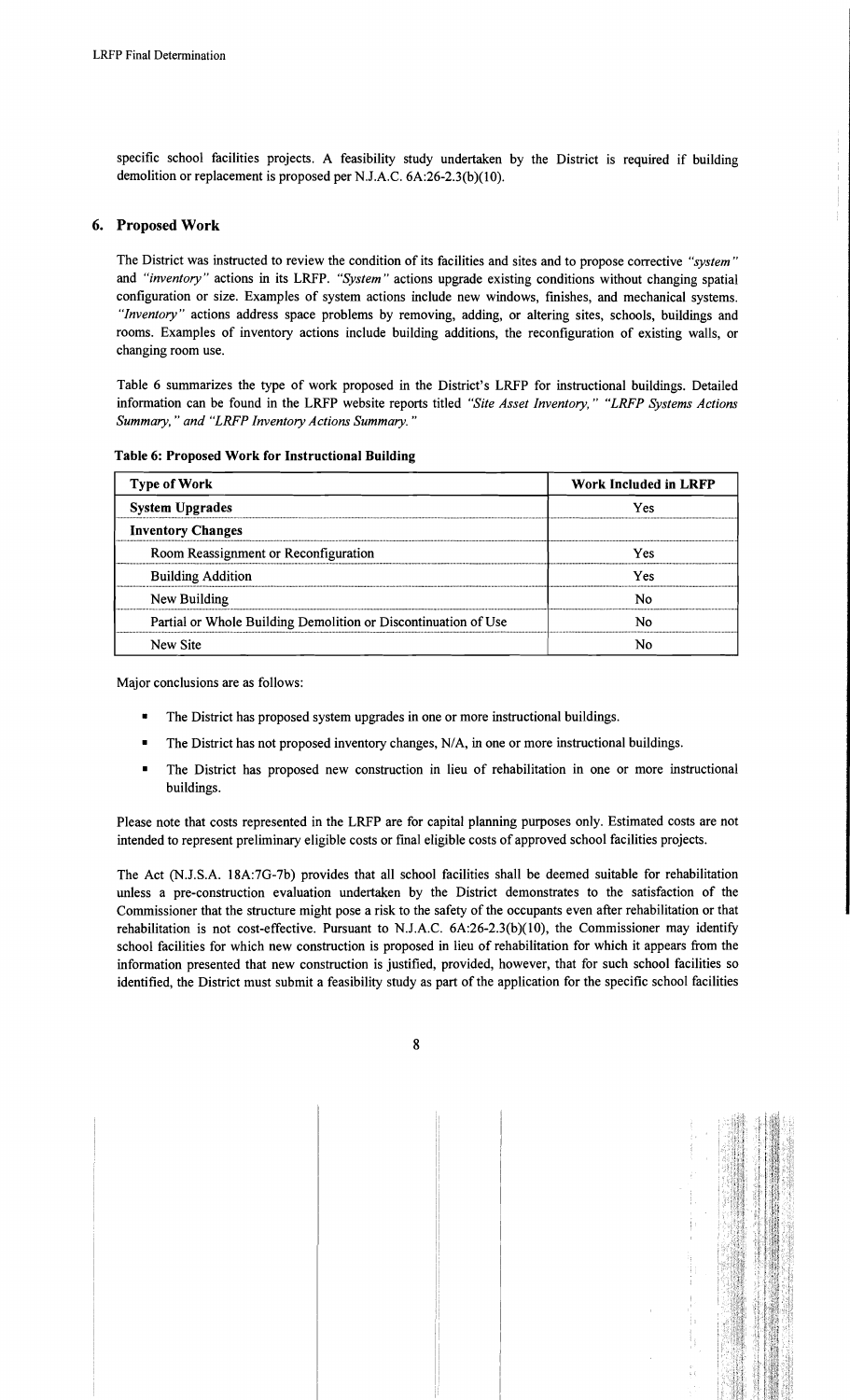project. The cost of each proposed building replacement is compared to the cost of additions or rehabilitation required to eliminate health and safety deficiencies and to achieve the District's programmatic model.

Facilities used for non-instructional or non-educational purposes are ineligible for State support under the Act. However, projects for such facilities shall be reviewed by the Department to detennine whether they are consistent with the District's LRFP and whether the facility, if it is to house students (full or part time) confonns to educational adequacy requirements. These projects shall confonn to all applicable statutes and regulations.

FINDINGS The Department has determined that the proposed work is adequate for review of the District's LRFP. However, Department approval of proposed work in the LRFP does not imply that the District may proceed with a school facilities project. The District must submit individual project applications with cost estimates for Department project approval. Both school facilities project approval and other capital project review require consistency with the District's approved LRFP.

# 7. Functional Capacity and Unhoused Students After Completion of Proposed Work

The *Functional Capacity* of the District's schools *after* completion of the work proposed in the LRFP was calculated to highlight any remaining Unhoused Students.

Table 7 provides a preliminary assessment of Unhoused Students and Estimated Remaining Maximum Area after completion of new construction proposed in the LRFP, if applicable. Detailed infonnation concerning the calculation can be found in the website report titled *"Functional Capacity and Unhoused Students. "* 

|                        | Estimated<br>Maximum<br>Approved Area<br>for Unhoused | Total New  | Proposed<br>Functional<br>Capacity after | Unhoused<br>Students after | Estimated<br>Maximum Area<br>for Unhoused<br><b>Students</b> |
|------------------------|-------------------------------------------------------|------------|------------------------------------------|----------------------------|--------------------------------------------------------------|
|                        | <b>Students</b>                                       | <b>GSF</b> | Construction                             | Construction               | Remaining                                                    |
| Preschool (PK)         | 2,042.03                                              | 19         | 76.82                                    | 16.18                      | 2,022.71                                                     |
| Elementary $(K-5)$     | .00                                                   | 981        | 1,099.23                                 | 0                          |                                                              |
| Middle $(6-8)$         | 200.00                                                | 0          | 0                                        | 200                        | 26,800                                                       |
| High $(9-12)$          | 0                                                     | 0          | 0                                        | 0                          |                                                              |
| <b>District Totals</b> |                                                       | 1,000      | 1,176.05                                 |                            |                                                              |

### Table 7: Functional Capacity and Unhoused Students After Completion of Proposed Work

Major conclusions are as follows:

- New construction is proposed for the following grade groups: Grades PK, K-5.
- Proposed new construction exceeds the estimated maximum area allowance for Unhoused Students prior to the completion of the proposed work for the following grade groups: Grades K-5.
- The District, based on the preliminary LRFP assessment, will have Unhoused Students after completion of the proposed LRFP work for the following grade groups: Grades PK, 6-8.